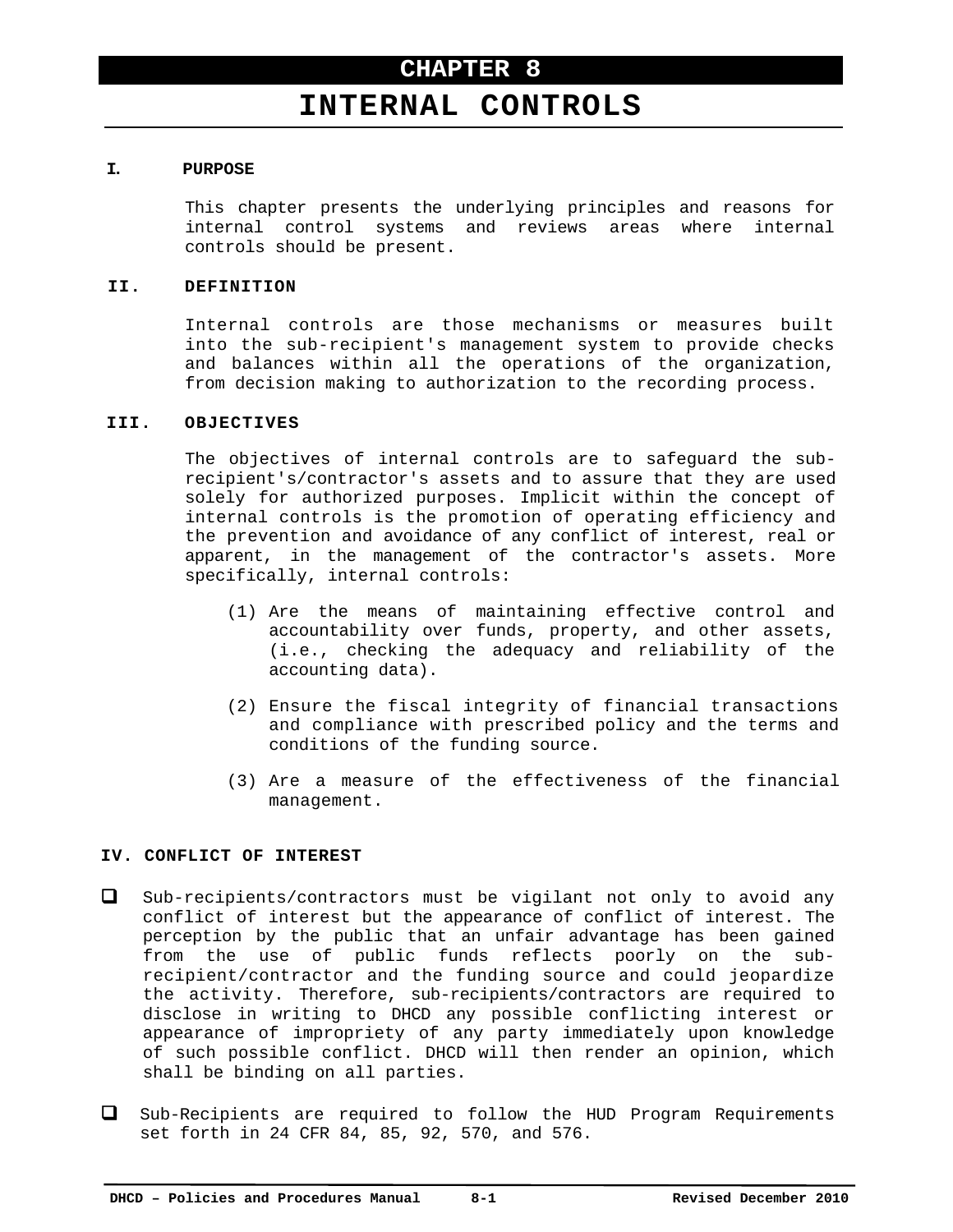## **V. AREAS OF APPLICABILITY**

Internal controls should be present and evident throughout all areas of the management of the organization including the following areas:

- (1) Accounting records ideally a double entry accrual system.
- (2) Revenue management including bank accounts, cash receipts and disbursements, expenditures and petty cash.
- (3) Budget management
- (4) Procurement of goods and services
- (5) Property management disposal and maintenance
- (6) Personnel management
- (7) Service provision
- (8) Management and supervision process
- (9) All reporting systems
- (10) The timely and appropriate resolution of audit and monitoring findings and recommendations.

#### **VI. CHARACTERISTICS**

To be adequate, internal controls must include or reflect:

- (1) Appropriate segregation of functional responsibilities
- (2) Prior authorization system
- (3) Timely recording of all transactions or activities
- (4) Sound business practices at all levels of the organization
- (5) Employee competence commensurate with responsibilities
- (6) Pre-determined methods for the periodic testing and evaluation of fiscal and management practices and the adherence to established policy which should include review by individuals other than those responsible for the particular transactions under evaluation, (i.e., internal, and external audits.

# **VII. MEASURES**

The degree or extent of the internal controls appropriate to a given contractor are determined by its size, the resources at its disposal, the level of risk involved in its operations, and the agencies to which it must answer. Regardless of the mixture of these elements within the organization, no sub-recipient can afford to ignore the necessity of implementing internal controls measures.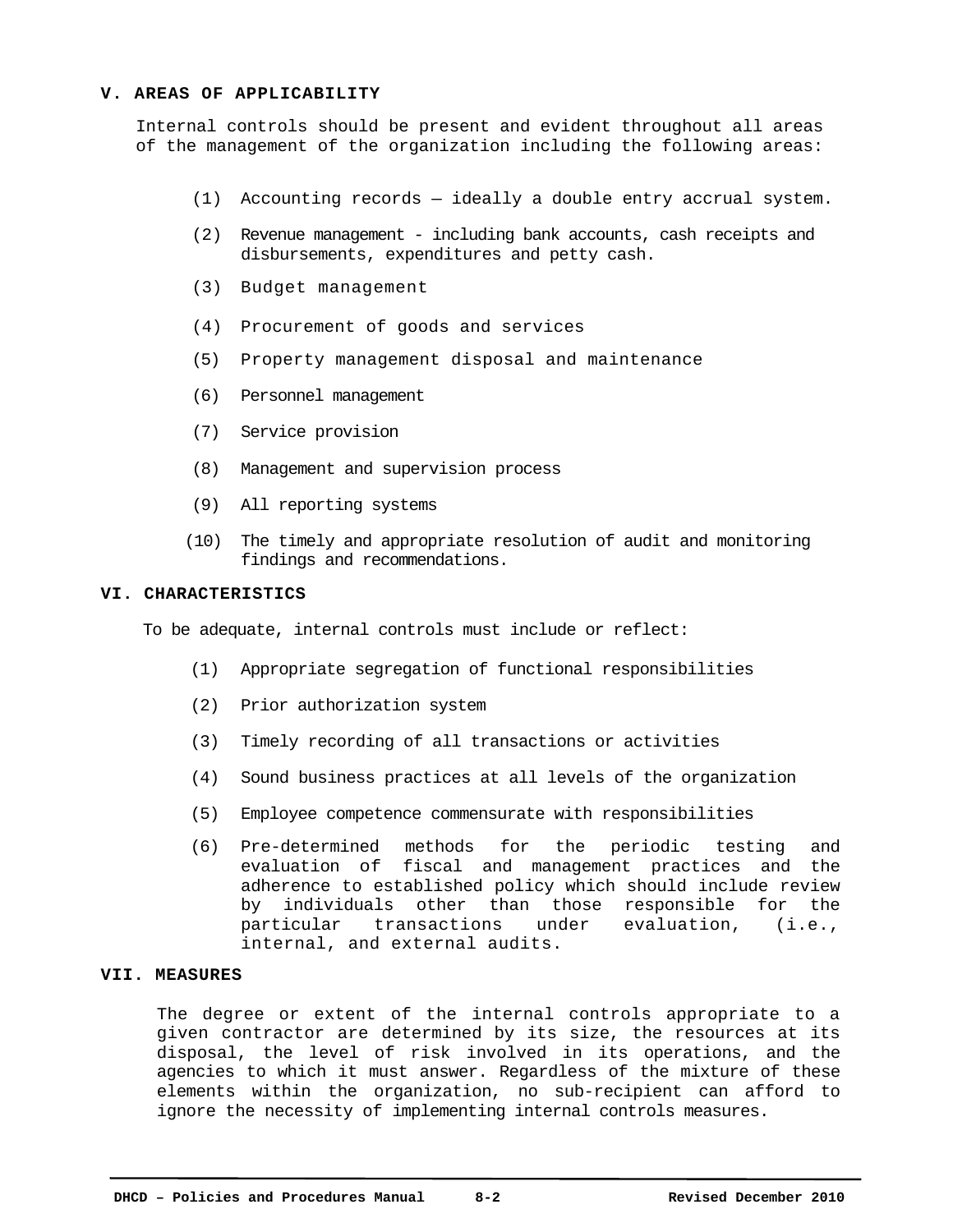- $\Box$  The greater the number of phases of any significant activity in the hand of any on person, the lesser the control management has over its operations and the greater the risk exposure of the contractor.
- For further information on internal controls, non-profit organizations, institutions of higher education, and hospitals should refer to OMB Circular A-110, Attachment F and local governments should refer to 24 CFR Part 85.

#### **VIII. FINANCIAL MANAGEMENT**

#### OVERVIEW

- $\Box$  The following sections will cover the financial management components of the uniform administrative requirements, cost principles and audit requirements as they apply to sub-recipients of CDBG, HOME, ESG and other federal funds administered through DHCD.
- Sub-recipients that are governmental entities (including public agencies) are required to comply with the following uniform administrative requirements:
	- (1) Certain provisions of 24 CFR Part 85 "Uniform Administrative Requirements for Grants and Cooperative Agreements with State and Local Governments"; and
	- (2) OMB Circular A-87 "Cost Principles for State, Local and Indian Tribal Governments"; and
	- (3) OMB Circular A-133 "Audits of States, Local Governments and Non-Profit Organizations."
- Non-profit sub-recipients are required to comply with the following uniform administrative requirements:
	- 1) Specific provisions of the uniform administrative requirements of OMB Circular A-110, as implemented in 24 CFR Part 84 "Uniform Administrative Requirements for Grants and Agreements with Institutions of Higher Education, Hospitals and Other Non-Profit Organizations."
	- 2) OMB Circular A-122 "Cost Principles for Non-profit Organizations"; and
	- 3) OMB Circular A-133 "Audits of States, Local Governments and Non-Profit Organizations."

 $\Box$  Standards for Financial Management Systems

In accordance with 24 CFR Parts 85 and 84, Sub-recipients must have financial management systems in place that provide effective control over and accountability for all funds, property and other assets.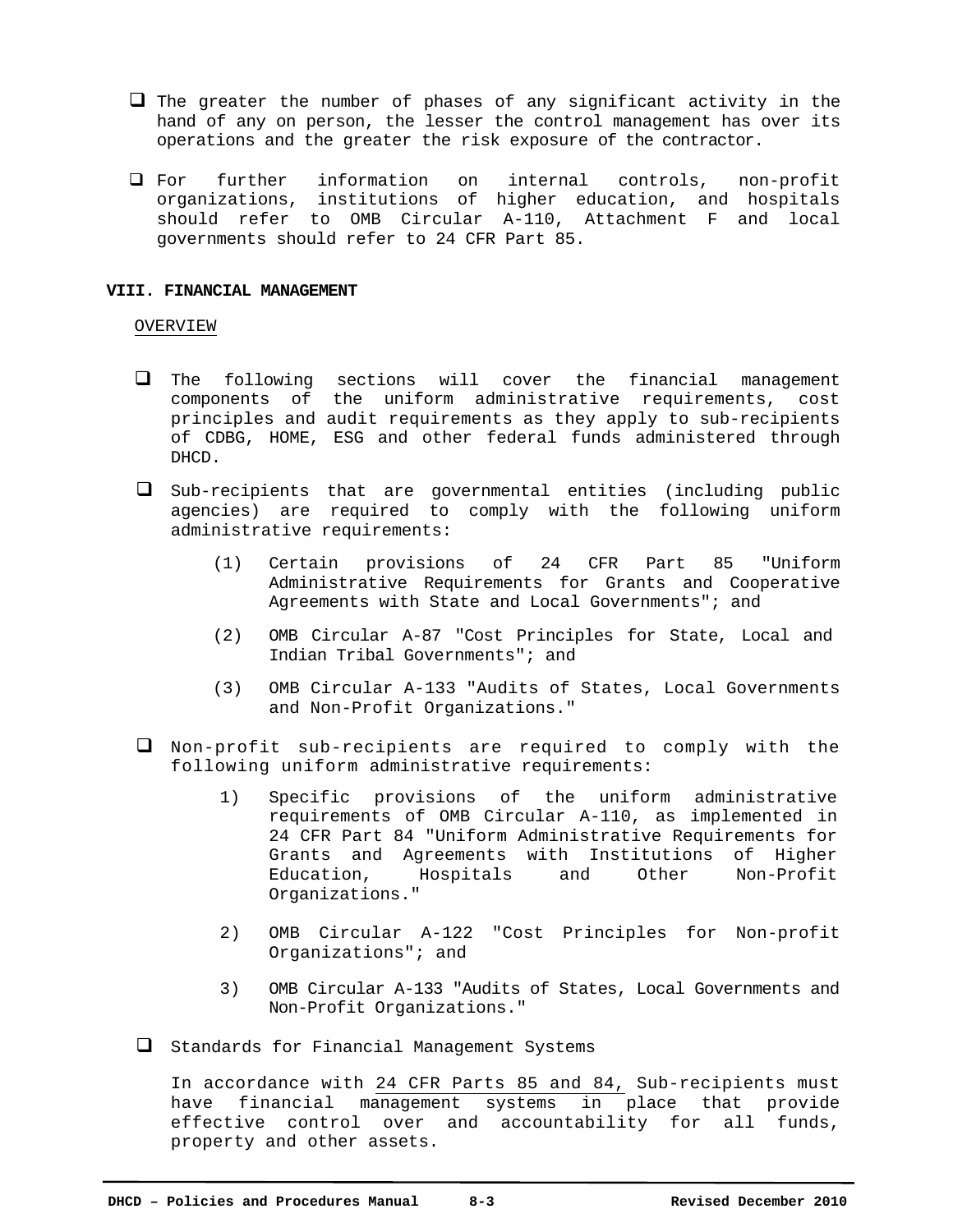The systems must identify the source and application of funds for federally-sponsored activities, including records and reports that:

- (a) Verify the "reasonableness, allowability and allocability" of costs; and
- (b) Verify that funds have not been used in violation of any of the restrictions or prohibitions that apply to the federal assistance through the use of budget controls and adequate accounting records.
- (c) Permit the accurate, complete, and timely disclosure of financial results in accordance with HUD reporting requirements or for sub-recipients reporting requirements.
- (d) Minimize the time elapsing between the transfer of funds from the U.S. Treasury and disbursement by the recipient or sub-recipient.

# A. Internal Controls

- The soundness of any organization's financial management structure is determined by its system of internal controls.
- Internal controls are the combination of policies, procedures, job responsibilities, personnel and records that together create accountability in an organization's financial system and safeguard its cash, property and other assets.

Through its system of internal controls, an organization can ensure that:

- Resources are used for authorized purposes and in a manner consistent with applicable laws, regulations and policies
- Resources are protected against waste, mismanagement or loss; and
- Information on the source, amount and use of funds is reliable, secured and up-to-date and that this information is disclosed in the appropriate reports and records.

The basic elements of an internal control system include:

- An organizational chart setting forth the actual lines of responsibility of personnel involved in financial transactions
- Written definition and delineation of duties among key personnel involved in financial transactions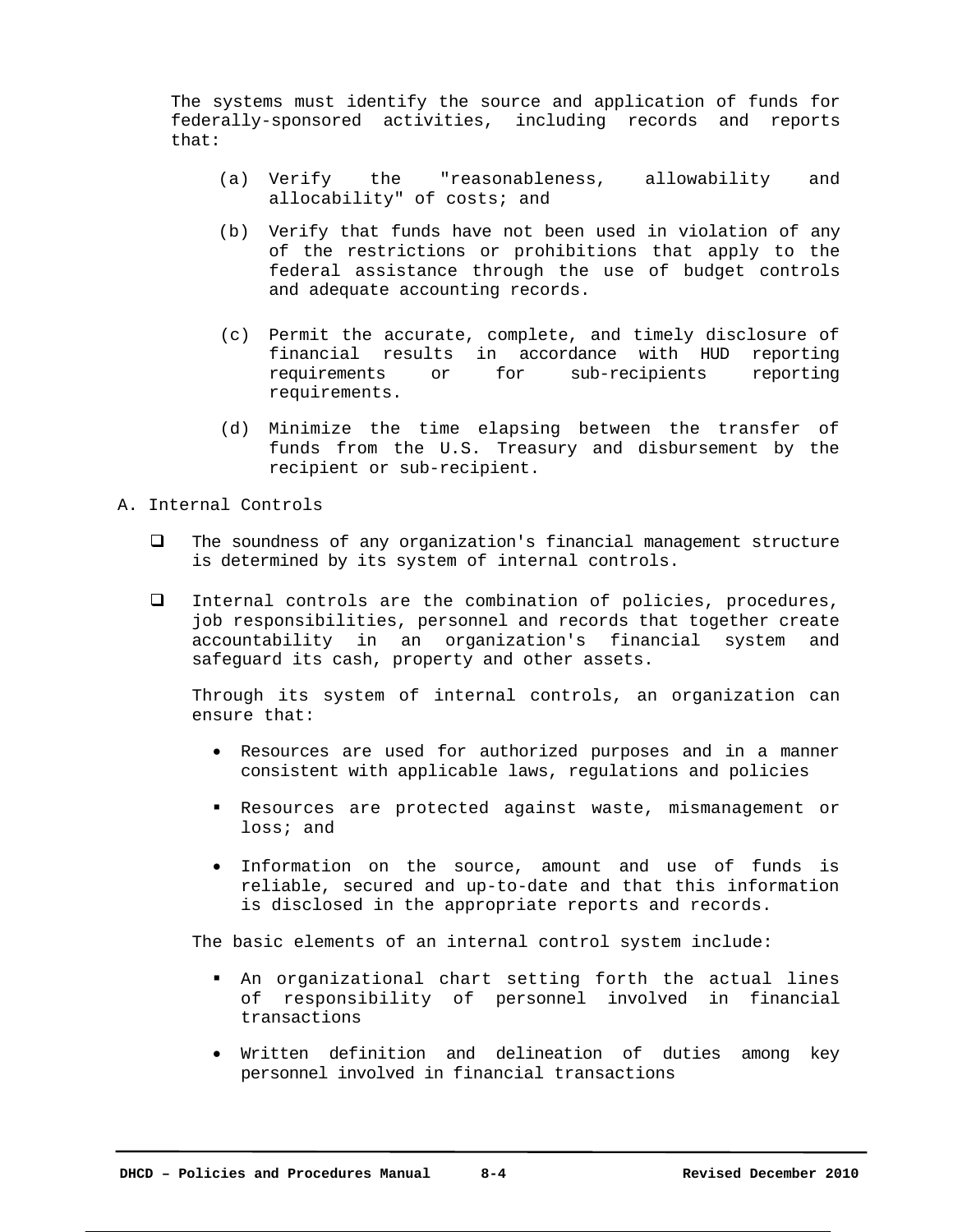An accounting policy and procedures manual that includes:

- Specific approval authority for financial transactions and guidelines for controlling expenditures
- A set of written procedures for recording of transactions and a chart of accounts

Adequate separation of duties so that no one individual has authority over a financial transaction from beginning to end. In other words, one person should not have responsibility for more than one of the following functions:

- Authorization to execute a transaction
- Recording of the transaction
- Custody of the assets involved in the transaction
- Hiring policies ensuring that staff qualifications are commensurate with job responsibilities
- Control over assets, blank forms and confidential documents so that these types of documents are limited to authorized personnel only
- Periodic comparisons of financial records to actual assets and liabilities (i.e., reconciliation). In cases where discrepancies are found, corrective action must be taken to resolve such discrepancies
- B. Budget Controls
	- $\square$  Sub-recipients must have procedures in place to compare and control expenditures against approved budgets for CDBG, HOME, ESG or other federally funded programs/activities through DHCD.
	- A sub-recipient must:
		- 1) Maintain in its accounting records the amounts budgeted for eligible activities;
		- 2) Periodically compare actual obligations and expenditures to date against planned obligations and expenditures, and against projected accomplishments for such outlays; and
		- 3) Report deviations from budget and program plans, and request approval for budget and program plan revisions.
- C. Accounting records

Sub-recipients are required to have accounting records that sufficiently identify the source and application of funds provided to them.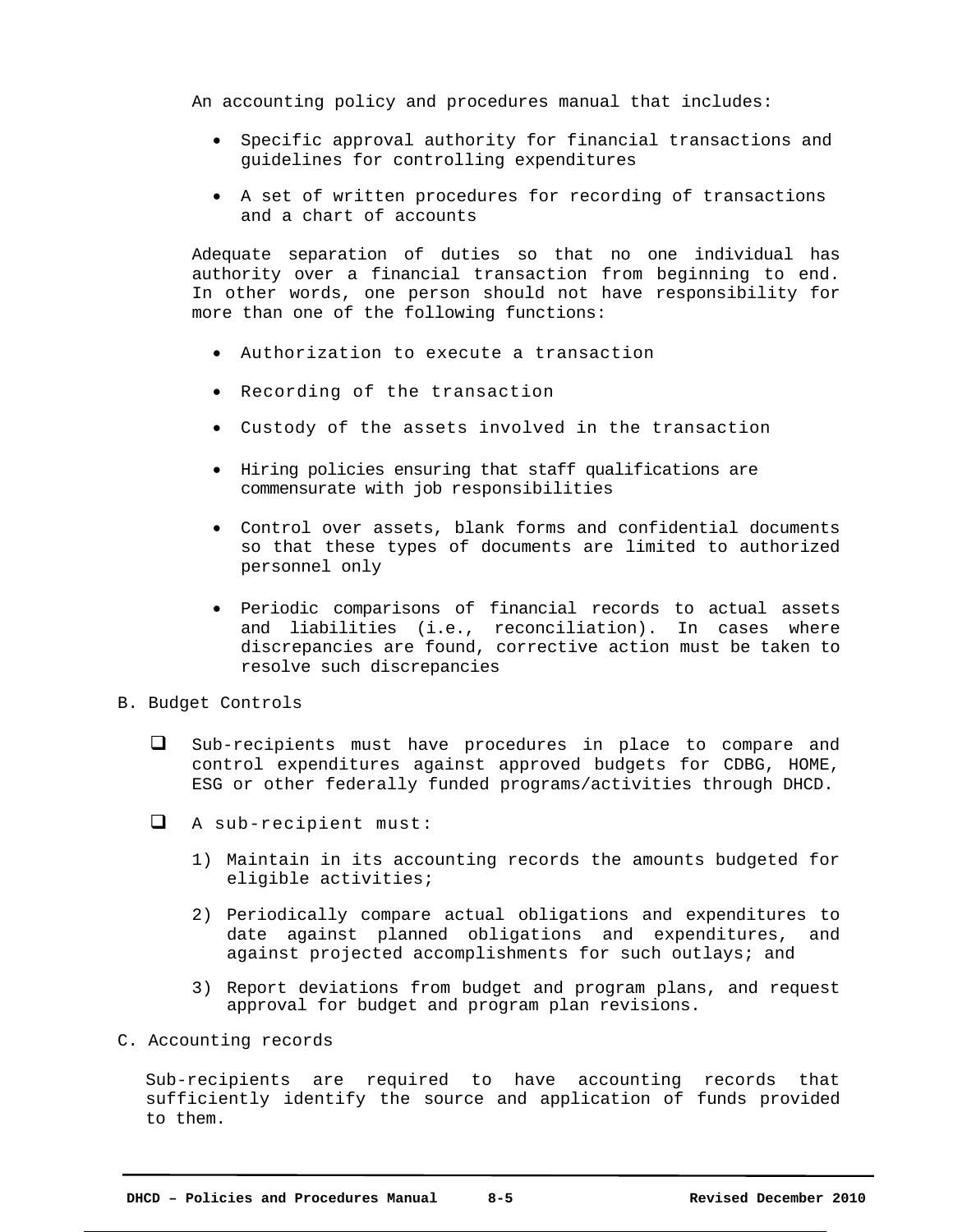- 1. To meet this requirement, an organization's accounting system should include at least the following elements:
	- Chart of accounts This is a list of account names and the numbers assigned to each of the account names. The names provide a description of the type of transactions that will be recorded in each account (e.g. an account titled "cash" denotes that only transactions affecting cash should be recorded in that account). The account number is required by most accounting software programs and is assigned to an account name to group similar types of accounts. For example, all asset accounts will begin with a "#1" and all liability accounts will begin with a "#2". A typical chart of accounts will generally include the following categories: assets, liabilities, net assets/fund balance, revenues and expenses.
	- Cash receipts journal A cash receipts journal documents, in chronological order, when funds were received, in what amounts and from what sources.
	- Cash disbursements journal A cash disbursements journal documents, in chronological order, when an expense was incurred, for what purpose, how much was paid and to whom it was paid.
	- Payroll journal A payroll journal documents payroll and payroll related benefit expenses on salaries and benefits, including distinguishing between categories for regulatory purposes.
	- General ledger A general ledger summarizes, in chronological order, the activity and financial status of all the accounts of an organization. Information is transferred to the general ledger after it is entered into the appropriate journal. Entries transferred to the general ledger should be cross-referenced to the applicable journal to permit the tracing of any financial transaction.
	- All journal entries must be properly approved and supported.
- 2. Accounting records must be supported by sourced documentation that shows that costs charged against awarded federal funds were:
	- Incurred during the effective period of the agreement with HUD or with the sub-recipient;
	- Actually paid out (or properly accrued);
	- **Expended on eligible items; and**
	- Approved by the appropriate official(s) within the organization.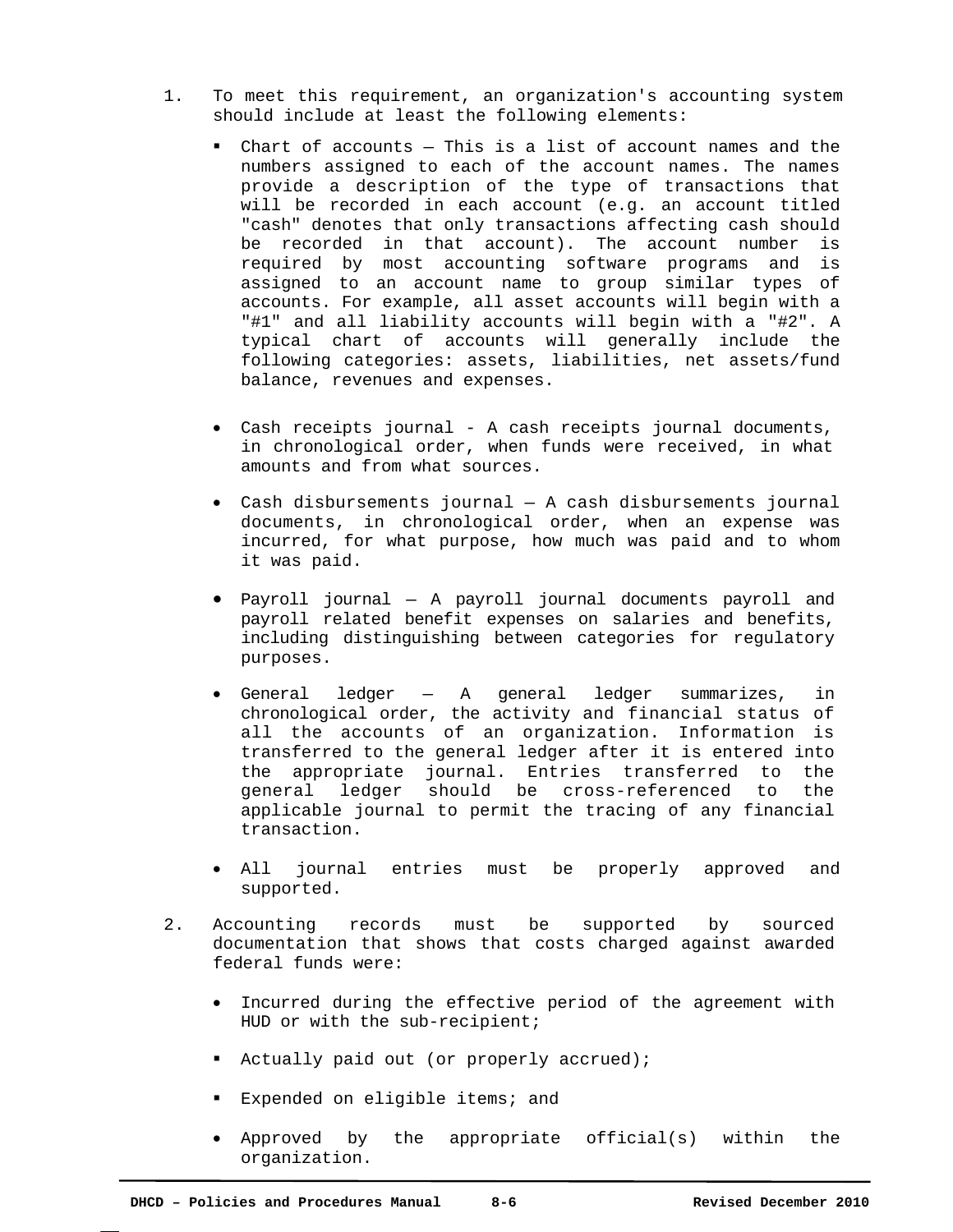- 3. Source documentation must explain the basis of the costs incurred and the actual dates of the expenditure. For example:
	- **•** Source documentation for payroll would include employment letters, authorizations for rates of pay, benefits, time, and attendance records.
	- Source documentation on supplies would include purchase orders or purchase requisition forms, invoices from vendors, canceled checks made to vendors, information on where the supplies are stored and the purpose for which they are being used.
- 4. Sub-recipients must ensure that their accounting records include reliable, up-to-date information on the sources and uses of awarded funds, including:
	- (a) Amount of federal funds received
	- (b) Current authorization of funds
	- (c) Obligations of funds
	- (d) Unobligated balances
	- (e) Assets and liabilities
	- (f) Program income; and
	- (g) Actual expenditures broken down by the grant program and year for which the funds are derived and the activity on which the funds were used.
- D. Cash Management
	- Sub-recipients are required to have procedures in place to minimize the amount of time that elapses between receipt of awarded federal funds and the actual disbursement of those funds. This requirement is intended to curtail unnecessary drawdowns of funds and minimize the cost of financing the program by the Federal government.

There are three general methods available to transfer awarded federal funds from the U.S Treasury to recipients (or from the recipient to a sub-recipient):

Reimbursement method — The reimbursement method entails a transfer of funds to the recipient (or sub-recipient) based on actual expenditures of the sub-recipient prior to the receipt of funds.

Cash advance method — The cash advance method involves the transfer of funds to the sub-recipient to meet obligations before actual cash disbursements have been made.

Working capital method — The sub-recipient is advanced cash to meet its estimated disbursements for an initial period. After the initial period, the sub- recipient will receive cash on a reimbursement basis. This method is used when the sub-recipient lacks sufficient working capital

 $\bullet$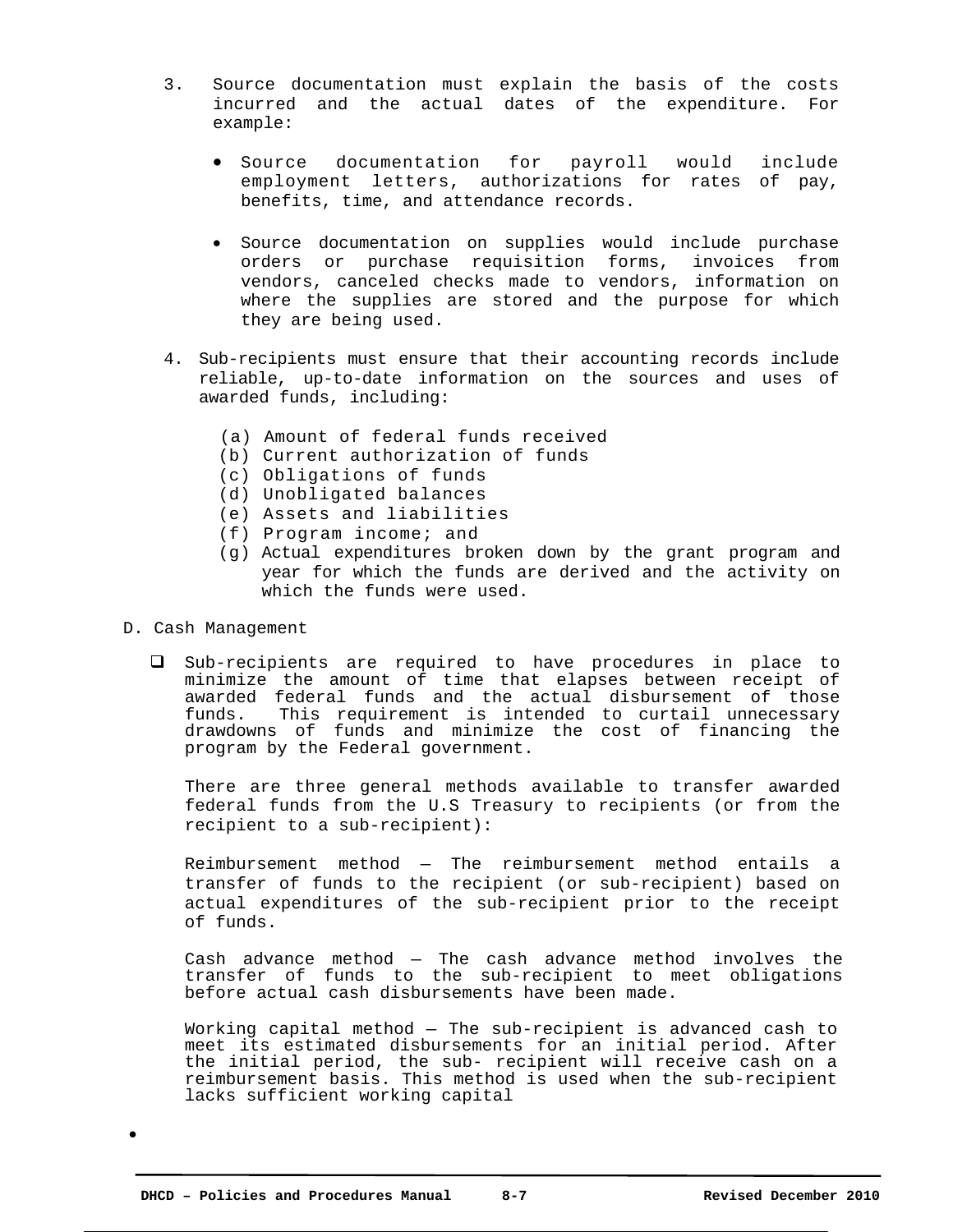Requirements concerning cash management include the following:

- Sub-recipients must include accurate information in drawdown requests.
- Funds drawndown erroneously must be returned. (This includes funds drawndown under the cash advance method where the expenditure of funds is delayed.)
- Disbursement of funds must occur in a timely manner. While there is no explicit time period, the general rule is that payment must take place within three business days of deposit of federal funds. If payment takes longer than three business days, written justification should be maintained in the files.
- If grant advances are placed in an interest-bearing account, interest income must be remitted to the U.S. Treasury. (However, interest amounts up to \$250 per year may be retained by the sub-recipient for administrative expenses.)
- Program income (other than program income deposited in a revolving fund) must be disbursed prior to the drawdown of additional funds from the Treasury (or, in the case of sub-recipients, from the recipient).
- Program income in a revolving fund must be disbursed for the activity for which the fund was established before additional requests are made for new funds.
- E. Cost Principles

Look At Your Agency And Ask....

Does our agency have a clearly defined set of standards and procedures for determining the reasonableness, allowability and allocability of costs incurred that is consistent with OMB A-122?

Does your agency know which specific types of expenditures are prohibited under the funded program?

- 1. Cost Reasonableness
	- According to the basic guidelines in OMB Circulars A-87 (state and local governments) and A-122 (nonprofits), a cost is allowable under the CDBG, HOME, ESG or other federal programs, if it is necessary, reasonable and directly related to the grant.
	- $\Box$  This standard applies equally to such items as salaries and administrative services contracts, as well as to real property and equipment purchases or leases, travel, and other administrative expenditures.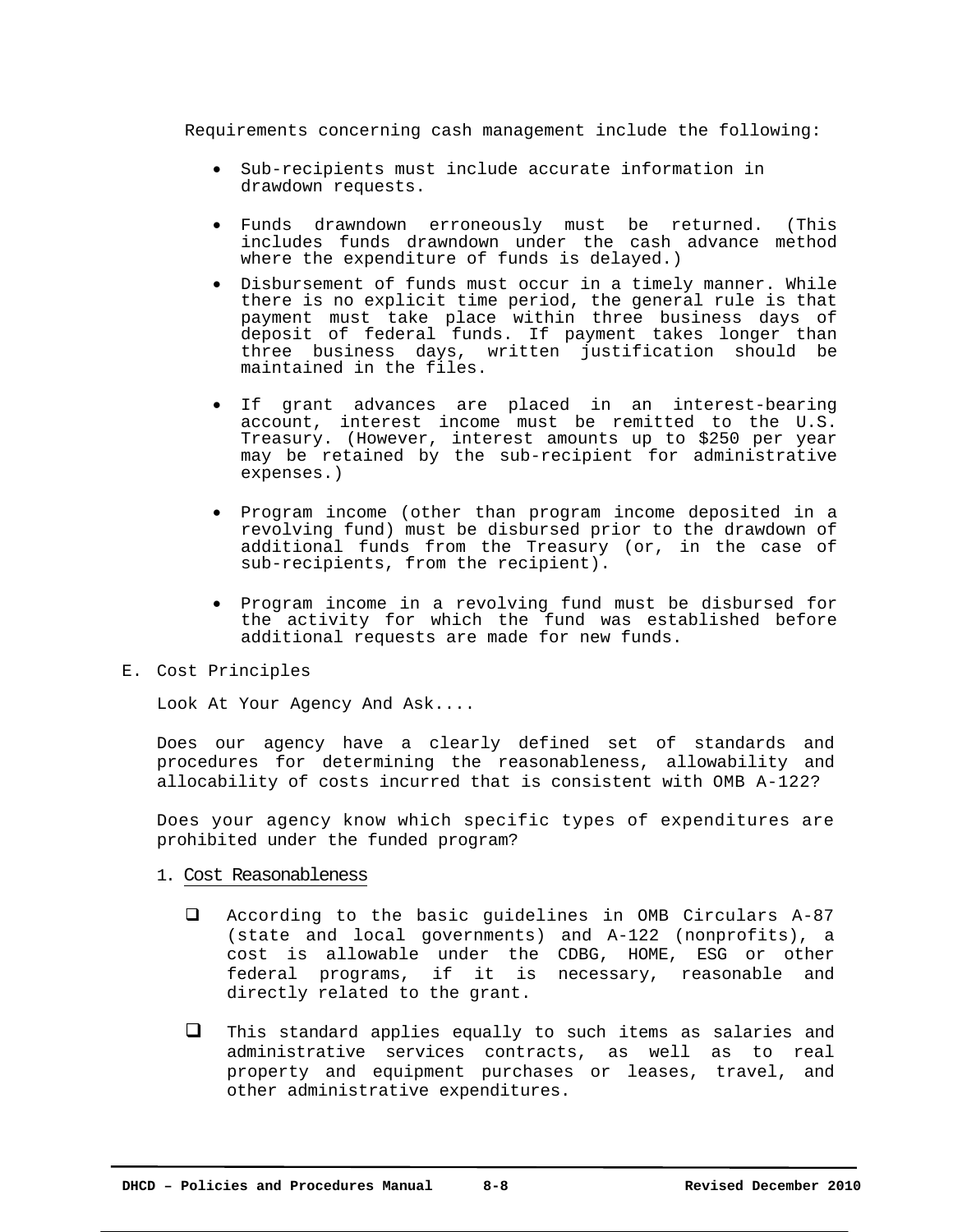- $\Box$  In determining the reasonableness of a cost, consideration must be given to:
	- (a) Whether the cost is of a type generally recognized as ordinary and necessary for the operation of the organization for the performance of the awards;
	- (b) The restraints or requirements imposed by such factors as generally accepted sound business practices; arm's length bargaining; federal and state laws and regulations; and terms and conditions of the award;
	- (c) Market prices for comparable goods or services;
	- (d) Whether the individuals concerned acted with prudence in the circumstances, considering their responsibilities to the organization, its members, employees and clients, the public at large and the government; and
	- (e) Significant deviations from the established practices of the organization which may unjustifiably increase the award costs.
- 2. Cost Allowability
	- OMB Circulars A-87 (state and local governments) and A-122 (nonprofits) provide basic guidelines for determining whether a cost is allowable.
	- To be allowable under CDBG and other federal programs, cost must meet the following general criteria:
		- (a) Be necessary and reasonable for proper and efficient performance and administration of the federal award (see above);
		- (b) Be allocable to the federal award under the provisions of the OMB circulars;
		- (c) Be authorized or not prohibited under state or local laws or regulations;
		- (d) Conform to any limitations or exclusions set forth in the OMB circulars, federal law, terms and conditions of the federal award, or other governing regulations as to types or amounts of cost items;
		- (e) Be consistent with policies, regulations and procedures that apply uniformly to both federal awards and other activities.
		- (f) Be determined in accordance with generally accepted accounting principles;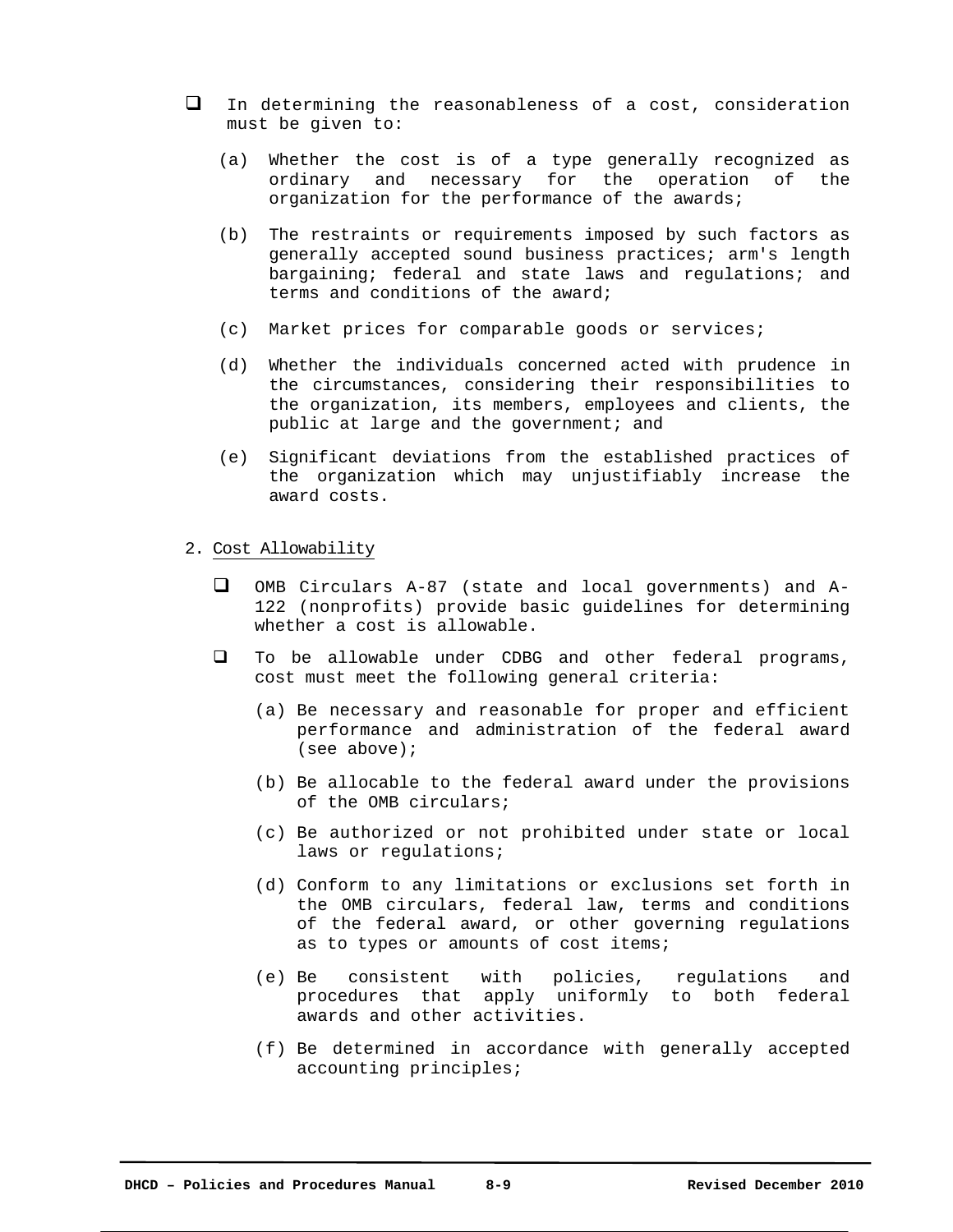- (g) Not be included as a cost or used to meet cost sharing or matching requirements or any other federal award in either the current or a prior period, except as specifically provided by federal law or regulation;
- (h) Be the net of applicable credits (that is, any credits such as discounts or price adjustments must be deducted from the total costs charged); and
- (i) Be adequately documented.
- The OMB circulars also specify exactly which costs are allowable and which are unallowable.
- 3. Cost Allocation
	- As mentioned previously, costs charged to CDBG, HOME, ESG, or other federal programs must also be allocable to that particular program. A cost is allocable if it:
		- (a) Is treated consistently with other costs incurred for the same purpose in like circumstances (i.e., subrecipients must treat costs consistently for all grant programs)
		- (b) Is incurred specifically for the funded program;
		- (c) Benefits both, the funded program and other work and can be distributed in reasonable proportion to the benefits received
		- (d) Is necessary to the overall operation of the organization, although a direct relationship to any particular cost objective cannot be shown
	- Any costs allocable to a particular federal award or cost objective (such as CDBG) may not be charged to other federal awards to overcome funding deficiencies, to avoid restrictions imposed by law or the terms of the federal award, or for other reasons.
	- In accordance with the OMB Circulars A-87 and A-122, the composition of direct and indirect costs must be clear *(see* below).
- 4. Direct Costs VS. Indirect Cost A Closer Look
	- Direct costs are those that are specifically identified with a particular cost objective (e.g., a specific CDBG program or activity). Direct costs are assigned to the specific activity for which they were incurred.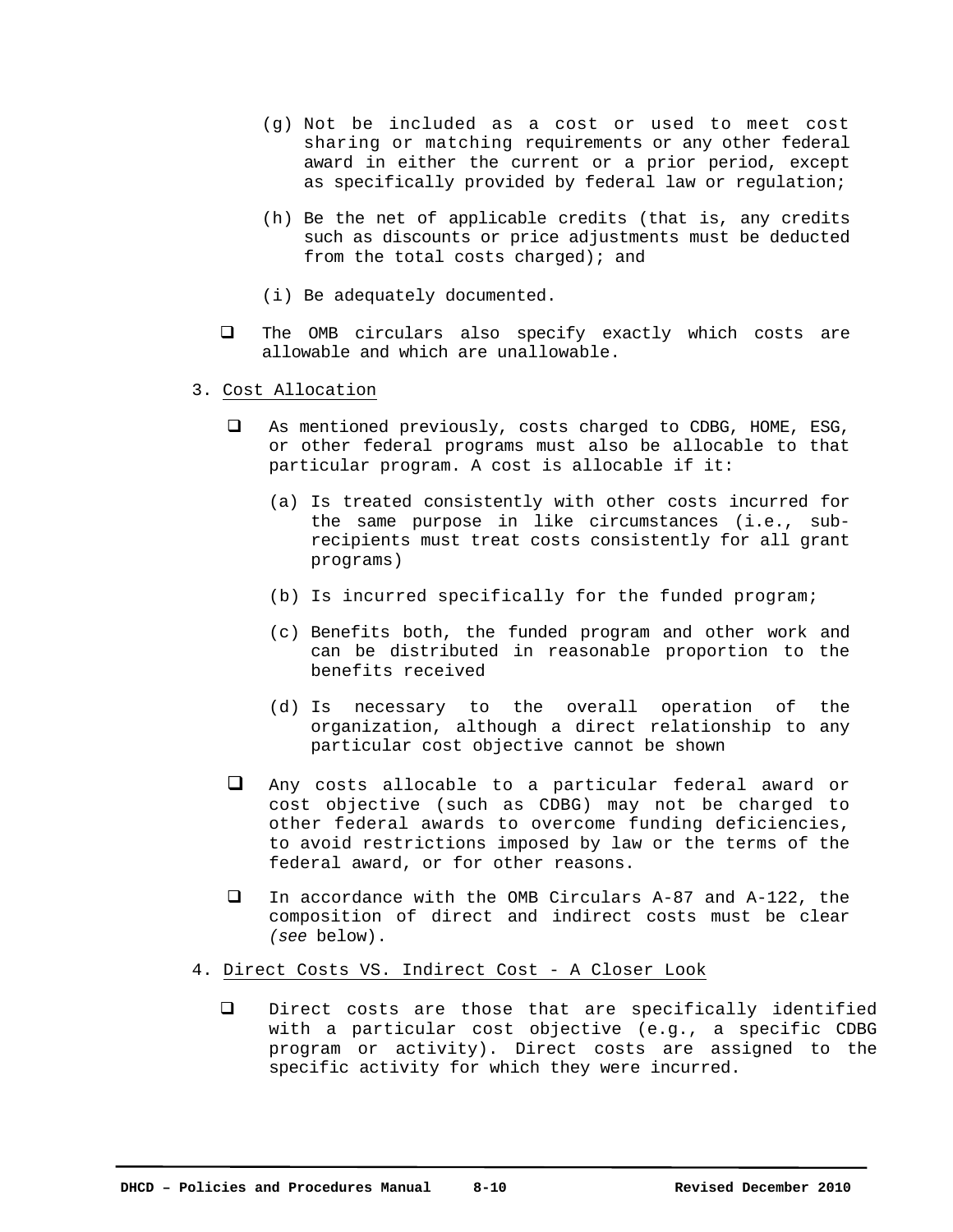- Indirect costs are those that are incurred for a common joint purpose benefiting more than one cost objective (program or activity) and that are not readily assignable to the cost objectives that benefit from the expenditure. Some examples of indirect costs are administrative and accounting salaries, and facility maintenance.
- Indirect Costs OMB Circular A-87 (State and Local Government) OMB Circular A-87 requires that governmental entities support indirect costs with a cost allocation plan or an indirect cost proposal prepared in accordance with the circular. Indirect cost should be allocated in a manner which will result in the grant program bearing its fair share of total indirect costs.
- A cost allocation plan is required if the local governments has indirect cost resulting from centralized services that will be charged to federal awards.
- A cost allocation plan, for the purposes of local governments, refers to a description of a process whereby services provided on a centralized basis (e.g., motor pools, computer centers, purchasing and accounting services) can be identified and assigned to benefited activities on a reasonable and consistent basis.
- Refer to Attachment C of OMB Circular A-87 for additional information.
- An indirect cost proposal is required if the local government has indirect costs resulting from centralized services that will be charged to federal awards and other indirect costs originating in various departments/agencies carrying out federal awards.
- $\Box$  An indirect cost proposal is the documentation prepared by a governmental entity to substantiate its request for the establishment of an indirect cost rate. This rate, expressed in percentage terms, is applied to direct costs in order to determine the amount of reimbursement a sub-recipient can obtain for indirect costs.
- Indirect cost proposal must be prepared in accordance with Attachment E of OMB Circular A-87. The circular provides two methods for determining the indirect cost rate.
- 5. Simplified allocation method:
	- Used when the local government's major functions benefit from its direct costs to approximately the same degree.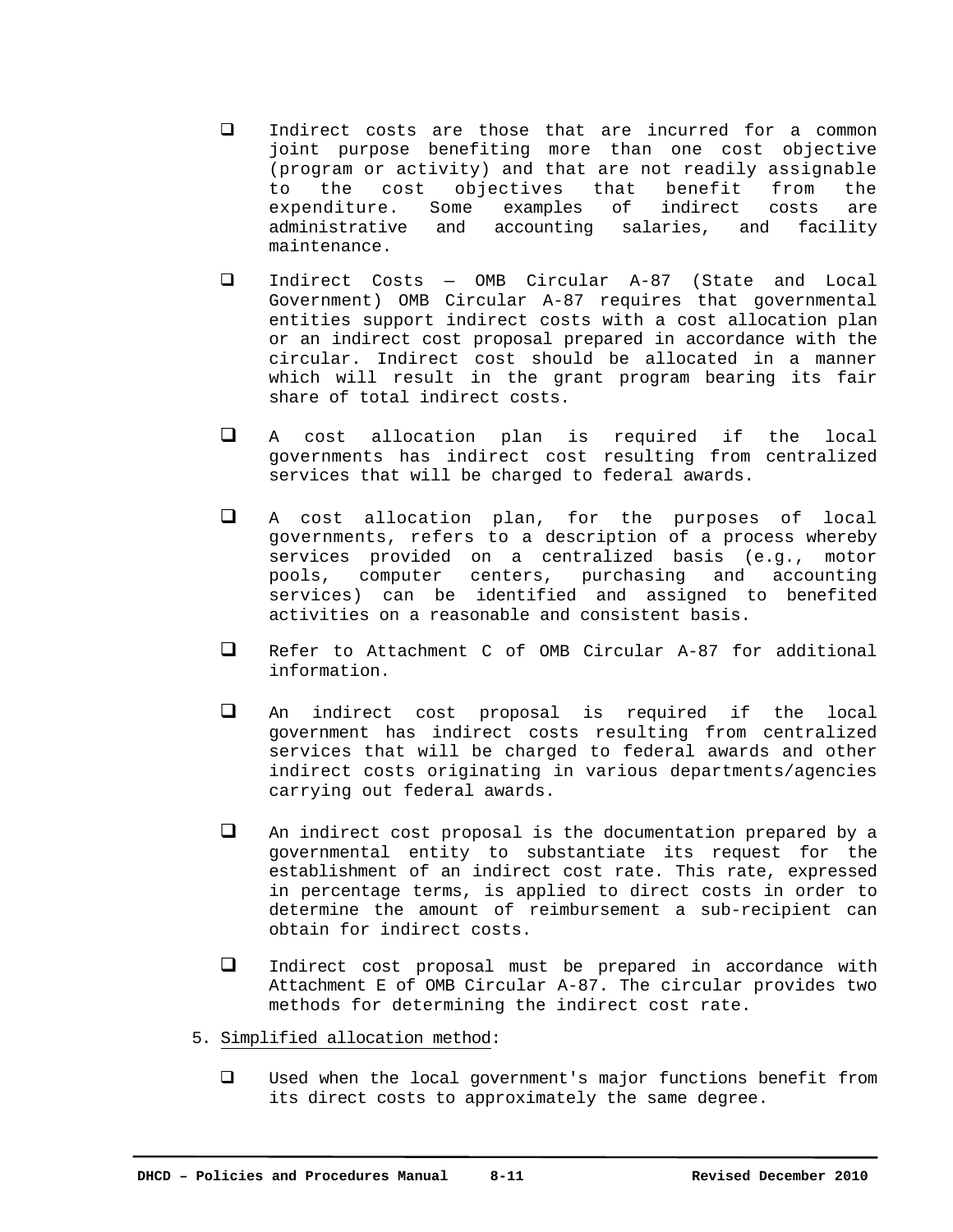- Calculated by separating the local government's total costs for the base period (e.g., fiscal year) as either direct or indirect, and dividing the total allowable indirect costs by an equitable distribution base (total direct costs, direct salaries or other equitable distribution base).
- 6. Multiple allocation base method:

Used when the local government's major functions benefit from indirect costs in varying degrees.

Calculated by separating costs into distinct groupings. Each grouping is allocated to benefiting functions by means of a base which best measures relative benefits. An indirect cost rate must be developed for each grouping.

- Indirect cost proposals must be completed within six months after the close of the local government's fiscal year, and must be accompanied by a prescribed certification.
- Indirect Costs OMB Circular A-122 (Nonprofits).
- Under OMB Circular A-122, there are three methods nonprofits are required to utilize for allocating indirect costs. Each method is applicable to certain specific circumstances.
- 7. Simplified allocation method:
	- Used when a nonprofit organization has only one major function, or where all its major functions benefit from its indirect costs to approximately the same degree.
	- $\Box$  The indirect cost rate is calculated by separating the organization's total costs for the base period (e.g., fiscal year) as either direct or indirect, and dividing the total allowable indirect costs by an equitable distribution base (total direct costs, direct salaries or other equitable distribution base).
- 8. Multiple allocation base method:
	- Used when major functions benefit in varying degrees from indirect costs.
	- Costs are separated into distinct groupings, and each grouping is then allocated to benefiting functions by means of a base which best measures relative benefits. An indirect cost rate must be developed for each grouping.